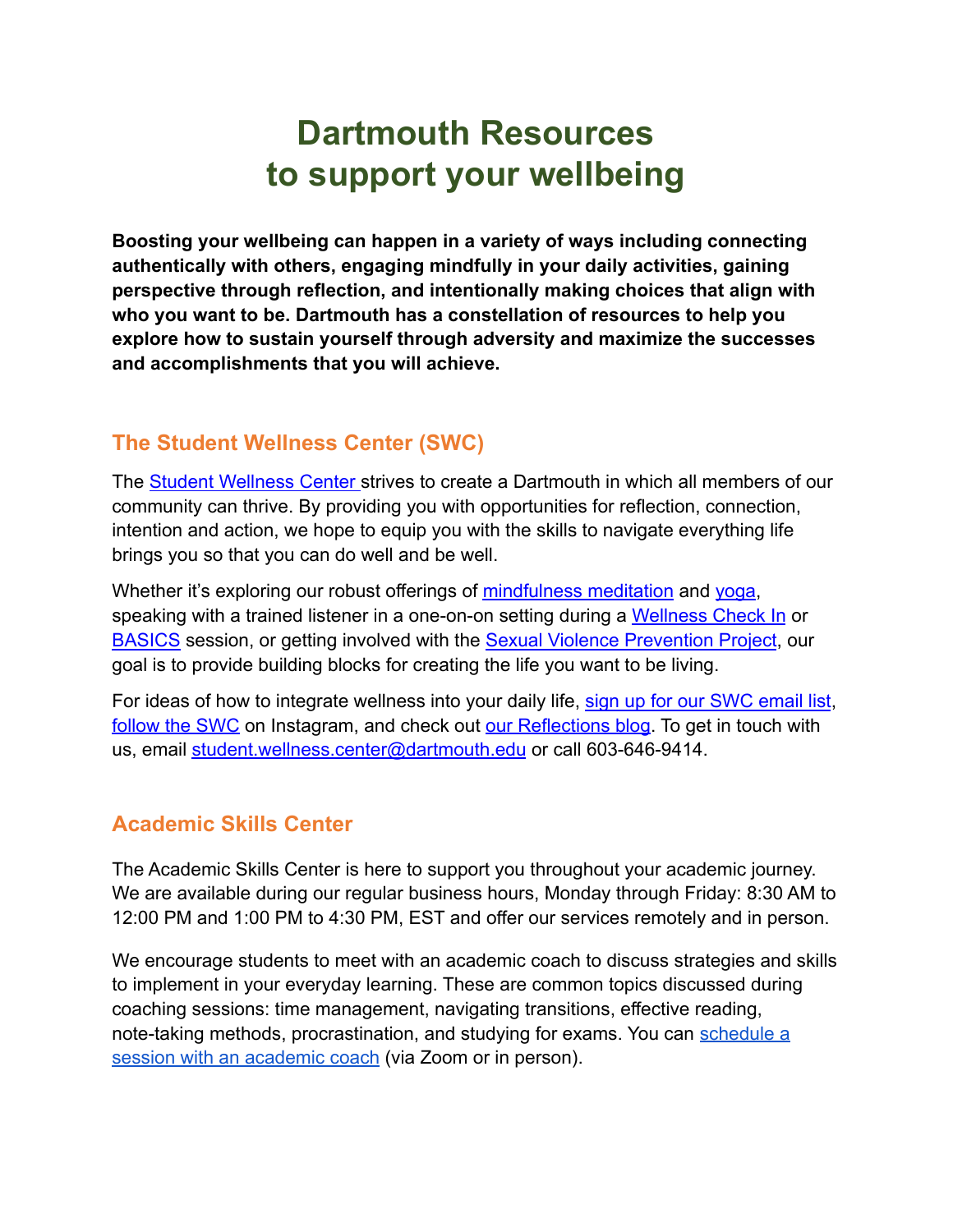We also offer a Peer Tutoring Program for most introductory courses using a group tutoring model. Join a collaborative learning community comprised of your classmates and facilitated by a trained tutor who has excelled in the course. To learn more and to register, please [visit our website](https://students.dartmouth.edu/academic-skills/tutor-clearinghouse/about-tutor-clearinghouse).

Don't forget, our website also offers a wealth of resources at your disposal 24/7[:](https://students.dartmouth.edu/academic-skills/learning-resources/learning-strategies) [learning resources,](https://students.dartmouth.edu/academic-skills/learning-resources/learning-strategies) [E-Guide to Academic Success](https://students.dartmouth.edu/academic-skills/learning-resources/campus-resources/e-guide-academic-success), and [blog](https://sites.dartmouth.edu/learning/).

Please do not hesitate to reach us by phone: 603-646-2014 or by email: Academic.Skills.Center@dartmouth.edu. We look forward to working with you!

#### **Dartmouth College Health Service**

Dartmouth College Health Service is open and available to support you with your health care needs. We welcome you to schedule an appointment whether you are on-campus or off-campus using our telehealth services. We are also scheduling office visits Monday through Friday. During the Fall, Winter and Spring terms, our nursing staff is here 24/7 to help with questions, provide phone advice and support. Check out [our](https://students.dartmouth.edu/health-service/) [website](https://students.dartmouth.edu/health-service/) for more health information and resources. We look forward to connecting with you.

#### **The Counseling Center**

[The Counseling Center](https://students.dartmouth.edu/health-service/counseling/about) is committed to supporting students' emotional growth and wellbeing. Services available through the Counseling Center include individual therapy, group services (see below), medication management, crisis counseling, and educational outreach programs. We currently offer services via phone, Zoom, and in-person. For more information about our services, check out our [website](https://students.dartmouth.edu/health-service/counseling/about/clinical-services), follow us on [Instagram,](https://www.instagram.com/dartmouthcounseling/?hl=en) or call our office at 603-646-9442.

#### **Counseling Center Group Offerings:**

- Anxiety Toolbox: Learn coping skills for managing anxiety symptoms.
- **EXTENT** Attention Please!: Learn ways to deal with attentional problems better, or even improve attention.
- **Emotion Regulation Station: Learn skills to boost your ability to manage intense** feelings and distressing emotions.
- Compassionate Conversations: A discussion group designed for immigrant students to navigate cultural related stress and explore ways to make a home away from home.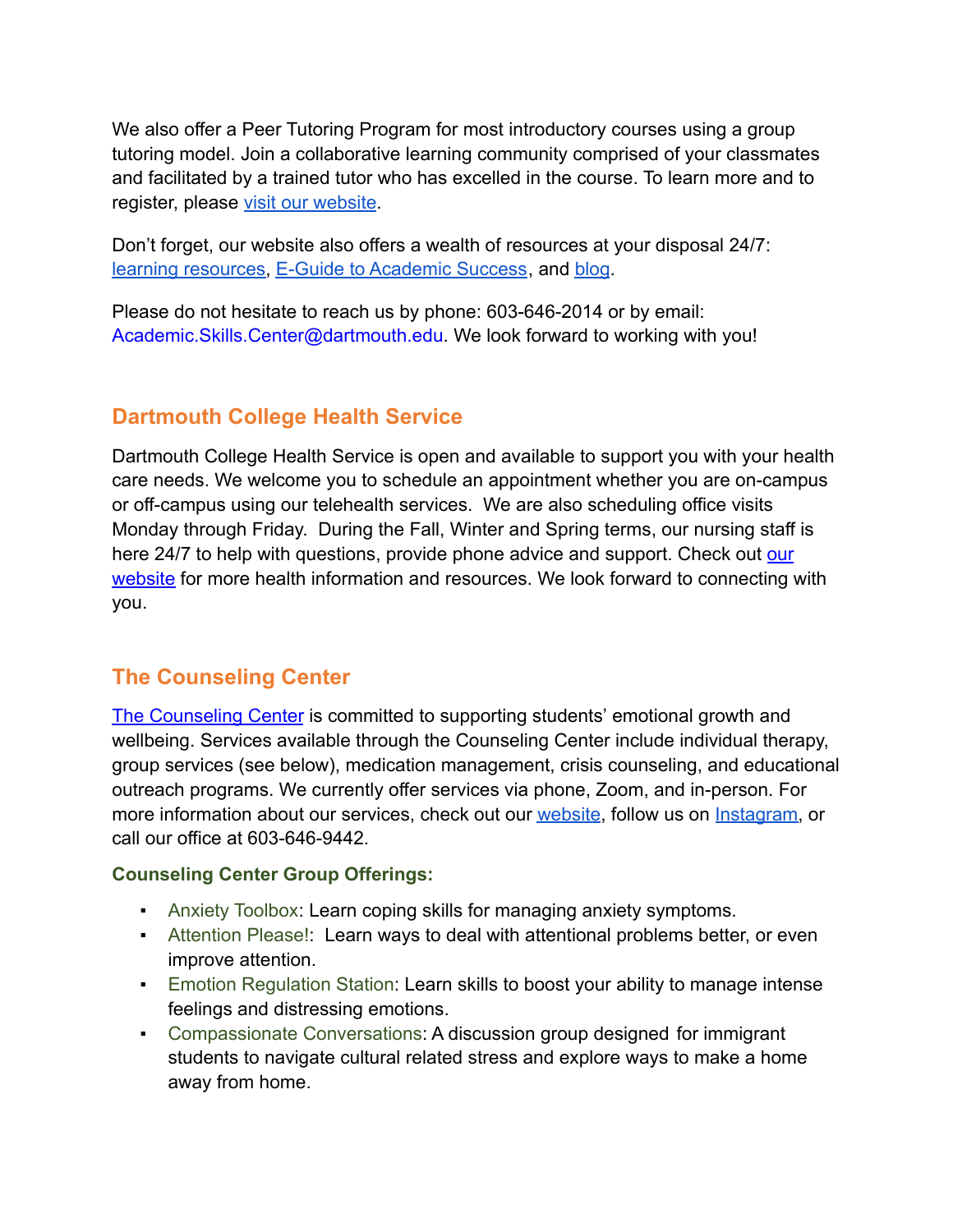- **Emotion Regulation Station: A group informed by DBT skills and for those who** struggle to manage intense emotions, have difficulty with impulsive behaviors or have been struggling in their interpersonal relationships.
- **Example 2** Finding Our Voice: A Womxn of Color Discussion Group: A discussion group on how self-image, leadership, sex and relationships, mental health, and imposter syndrome impact and relate to the inetersectionality of being a womxn of color.
- **From Criticism to Kindness: This workshop is designed to create greater** awareness of self-criticism and teach strategies for responding in a more self-compassionate way in order to reduce the distress one is experiencing.
- **Grief Support Group: A supportive space for students who have had someone** important pass away, whether recently or in the past.
- **Thriving in the Woods: A workshop/discussion series for Dartmouth athletes on** all things related to mental health, performance, and wellness.

# **Center for Professional Development**

The team at the [Center for Professional Development](https://sites.dartmouth.edu/cpd/) (CPD) provides comprehensive resources for all undergrads in learning about and preparing for careers. We know that this can be a challenging process and we are here to help you explore your interests, narrow your options based on what matters most to you, and ultimately identify relevant opportunities. We support all different backgrounds and career interests. Whether you are curious about sustainability, social impact, the arts, government, healthcare, technology, consulting, or another field, we can help.

We provide:

- **EXECTE:** self-assessment quizzes and tools
- resume and cover letter templates and reviews, plus mock (practice) interviews
- workshops on different careers and related skill development
- employer info sessions, fairs, and 1:1 informational chats
- **•** resources for finding/applying to internships and jobs
- 1:1 appointments with career coaches for all kinds of career-related advice

…all to help you find the best path and succeed in achieving your career goals. To explore our offerings and begin engaging with our office, log into our **[DartBoard](https://candidate.gradleaders.com/DartmouthU/Candidates/Login.aspx?pid=2911&companyEventID=75062)** system and create your profile!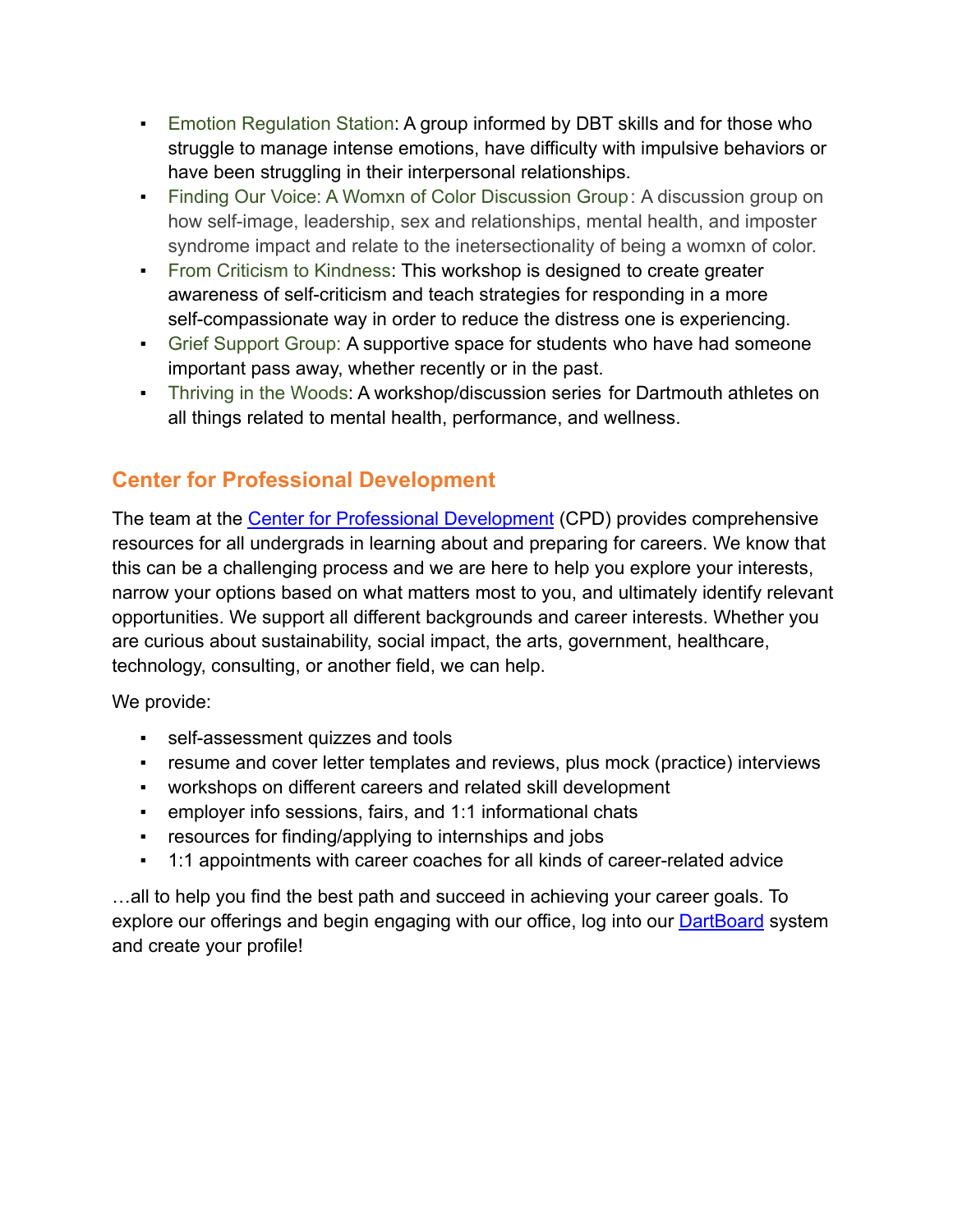#### **Native American Program**

The Native American Program is dedicated to the support of student academic success and well-being through a combination of one-on-one advising, tutoring, and workshops. Visit our [website](https://students.dartmouth.edu/nap/programs-initiatives/advising-tutoring) for a full description of virtual options in each of these categories.

We are committed to providing space and opportunities that support community engagement. Weekly community gatherings are hosted virtually each week in order to connect students with each other and members of the larger Dartmouth community while exploring topics that are central to Native and Indigenous identities. Information about weekly gatherings and other community events is shared each week in the NAP **Newsletter** 

If you would like to be added to the newsletter email list, send an email to [Native.American.Program@dartmouth.edu.](mailto:Native.American.Program@dartmouth.edu) The NAP welcomes all members of the Dartmouth community.

# **The Office of Pluralism and Leadership (OPAL)**

The [Office of Pluralism and Leadership](https://students.dartmouth.edu/opal/) provides personal support and community spaces for students looking to connect with their peers in meaningful ways. Our [Living](https://students.dartmouth.edu/opal/community-leadership/llcaffinity-houses) [Learning Communities](https://students.dartmouth.edu/opal/community-leadership/llcaffinity-houses) provide co-curricular programming that tie students' identities and experiences in with academic conversations on campus. The various [heritage and](https://students.dartmouth.edu/opal/community-leadership/heritage-history-celebrations) [history celebrations](https://students.dartmouth.edu/opal/community-leadership/heritage-history-celebrations) also bring communities together to learn and celebrate throughout the year.

The [OPAL Deans](https://students.dartmouth.edu/opal/advising/meet-opal-deans) are also here to support your continued success, growth, and development through one-on-one advising appointments and general personal check-ins. OPAL remains committed to helping you thrive by honoring the need for connection, community, and engagement in times of transition and change. You can connect with the OPAL team by emailing OPAL@dartmouth.edu, or via our [individual](https://students.dartmouth.edu/opal/about/people) [emails](https://students.dartmouth.edu/opal/about/people) to schedule a time to meet.

#### **Office of Student Life**

Connecting and creating community are cornerstones of [Student Life at Dartmouth](https://students.dartmouth.edu/student-life/). The [offices and departments that make up Student Life](https://students.dartmouth.edu/student-life/) can connect you with staff and programs to help support your co-curricular experience, from hikes and other guided activities with [the](https://students.dartmouth.edu/collis/organizations/student-organizations-governing-boards) **[Outdoors Program Office](https://outdoors.dartmouth.edu/opo/)** to leadership opportunities through the [Collis Center and Student Involvement](https://students.dartmouth.edu/collis/organizations/student-organizations-governing-boards) student organizations and governing boards.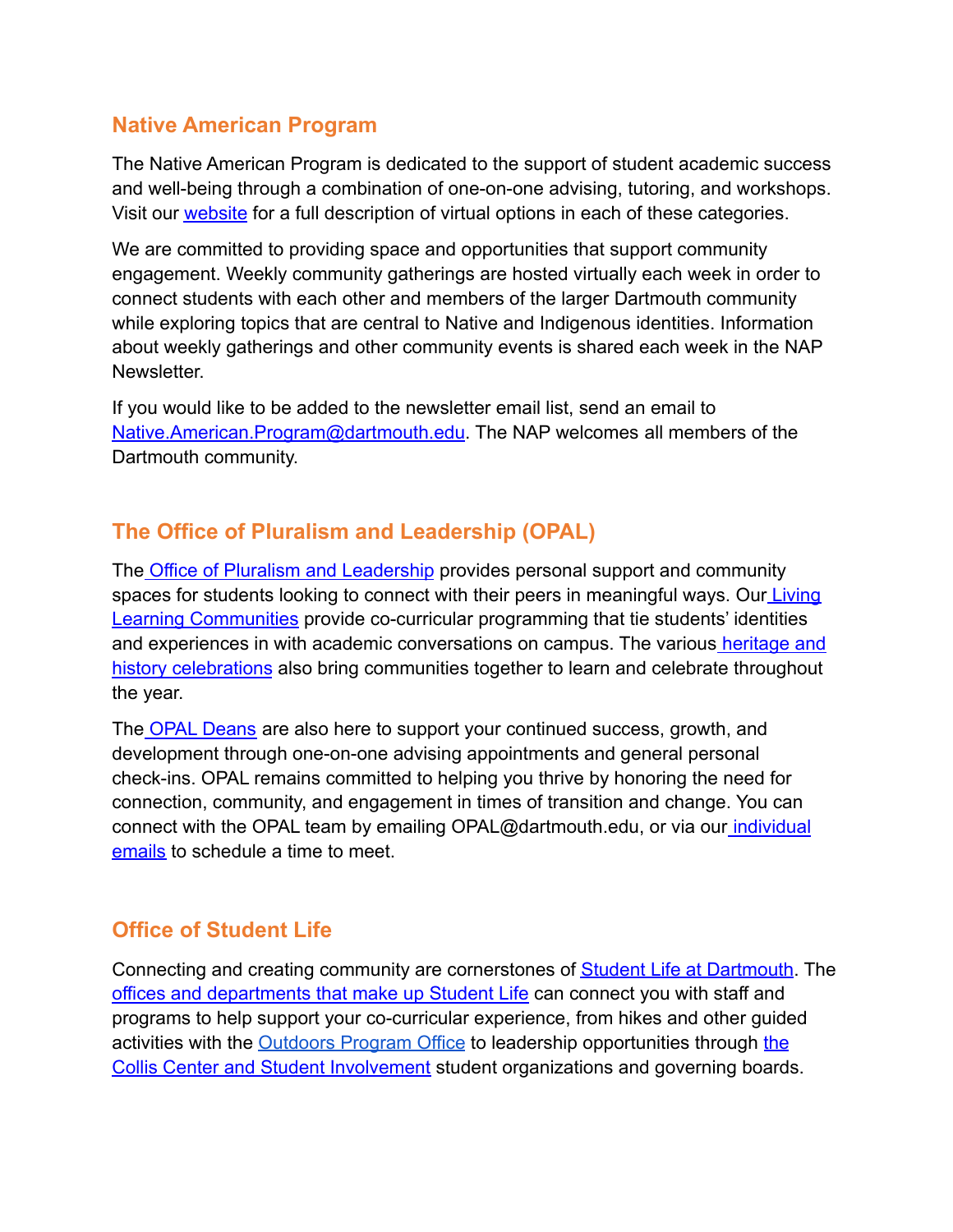To learn more about all our opportunities, please visit the websites for our offices and departments: [Collis Center & Student Involvement](https://students.dartmouth.edu/collis/), [Community Standards &](https://students.dartmouth.edu/community-standards/) [Accountability](https://students.dartmouth.edu/community-standards/), [Dartmouth Broadcasting](http://www.wfrd.com/), Dartmouth [Center for Social Impact,](https://students.dartmouth.edu/social-impact/) [Dartmouth](https://students.dartmouth.edu/forensic-union) [Forensic Union,](https://students.dartmouth.edu/forensic-union) [New Student Orientation](http://dartmouth.edu/orientation), and Outdoor [Programs.](https://outdoors.dartmouth.edu/)

Not sure where to start? Email Student Life <student.life@dartmouth.edu> or call us at 603-646-3399 and we'll get you connected to the best person to help.

# **Outdoor Programs Office**

Outdoor recreation - even going for a walk - can be important in maintaining physical and emotional health. For those who have returned to the Upper Valley, and are approved to be on campus, our staff and students post all of our outings on [Trailhead,](https://doc.dartmouth.edu/) our online trip sign-up website. Outings on Trailhead are updated daily so check back frequently. Another great resource for anyone local is the Dartmouth Outdoors Guide which has [a list of natural areas](https://outdoors.dartmouth.edu/activities/natural_areas/) that are within walking distance of campus. For everyone, we've compiled some [guidelines for recreating](https://outdoors.dartmouth.edu/opo/covid.html) outside during the pandemic. Don't see what you want? We can design a program for your group. Please reach out: outdoor.programs@dartmouth.edu or 603-646-2428.

#### **Residential Education**

We are here to support you, right where you live! Whether you live in your house community, a living learning community, an apartment, or even in the local community, we provide many opportunities and resources to support your wellbeing.

Some examples of events that are available through your residential community include yoga, arts and crafts, and outdoor events like kayaking and hiking. Some communities are also offering individual opportunities, such as walks around Occom Pond with your UGA and wellness coaching sessions. If you just need to talk to someone, you have a UGA, Assistant Director, House Professor, and several Resident Fellows who are available to support you and connect you to campus resources.

Whatever you need, think of your UGA as your connection to the opportunities we've created for you. Also, watch for announcements from your house team through newsletters, Engage, and your house's webpage and social media platforms.

And of course, the absolute best way to access the wellness programs you want to see is to create them. Your house executive board or house team are great resources for you to make your residential experience what you want and need it to be.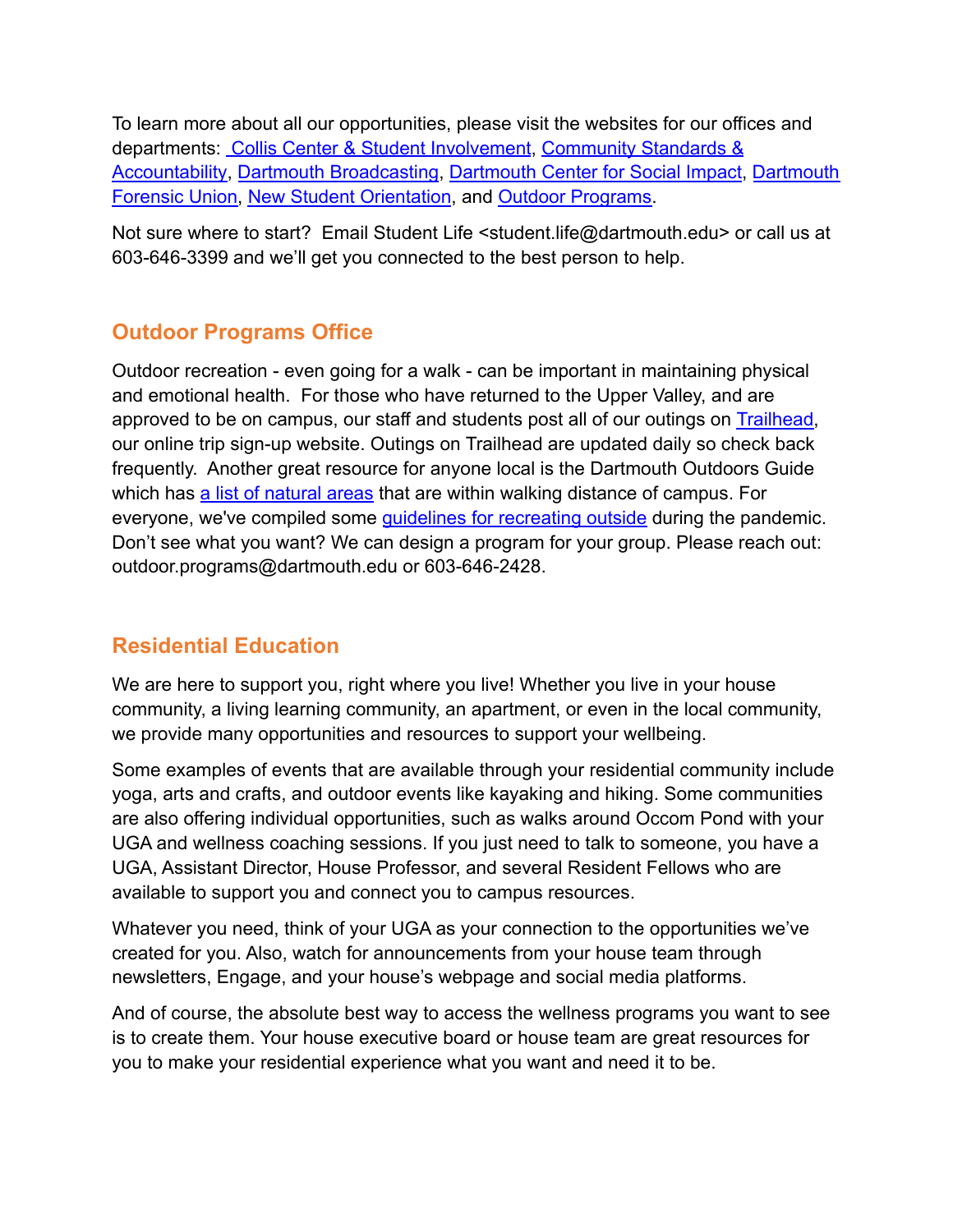If you're not sure where to begin, email [residential.education@dartmouth.edu,](mailto:residential.education@dartmouth.edu) and we'll point you in the right direction. Be well!

#### **Title IX Coordinator within the Office of Institutional Diversity and Equity (OIDE)**

The Title IX Coordinators have returned to in-person work and are located in Parkhurst Hall, Suite 05. Supportive measures, including but not limited to no contact orders, academic or workplace adjustments, and referrals to confidential resources are available to anyone making a report of Prohibited Conduct. Meeting with a Title IX Coordinator does not trigger any institutional action- you get to decide what next steps are right for you.

To make an informal report or file a formal complaint, discuss resolution options, or receive more information by meeting with a Title IX Coordinator, please reach out to [titleix@dartmouth.edu](mailto:titleix@dartmouth.edu) or call the office at 603-646-0922. Meetings can be held in-person or on Zoom.

#### **The Tucker Center**

The [Tucker Center for Spiritual and Ethical Life](https://students.dartmouth.edu/tucker/) is an inclusive and affirming reso urce for all students, faculty and staff of any faith, spiritual, philosophical, seeking, questioning or secular identity. Tucker staff are here for you in moments of joy, sorrow, and uncertainty. If you are seeking calm, connection and sustenance in relation to any life challenge, we provide [confidential and private](https://students.dartmouth.edu/tucker/about/pastoral-counseling) pastoral counseling in relation to everyday life or times of anxiety and change.

[UCM student groups](https://students.dartmouth.edu/tucker/spiritual-life/recognized-student-groups) as well as spiritual care and meditative practice resources relating to timely concerns such as [Covid](https://students.dartmouth.edu/tucker/spiritual-life/campus-and-community-resources/coronavirus-resources), [Grief](https://students.dartmouth.edu/tucker/spiritual-life/campus-and-community-resources/grief-resources), [Racial Justice](https://students.dartmouth.edu/tucker/spiritual-life/campus-and-community-resources/racial-justice-resources) are also available on the website.

Along with community building and engagement across difference, Tucker is a space for individual and group conversations about meaning-making where you can bring your whole self and explore your deepest questions. Interactive and relevant programs such as [Multifaith Conversations](https://students.dartmouth.edu/tucker/multi-faith-programs/on-campus-experiential-learning-programs/multi-faith-conversations) are offered on a daily, weekly and special event basis.